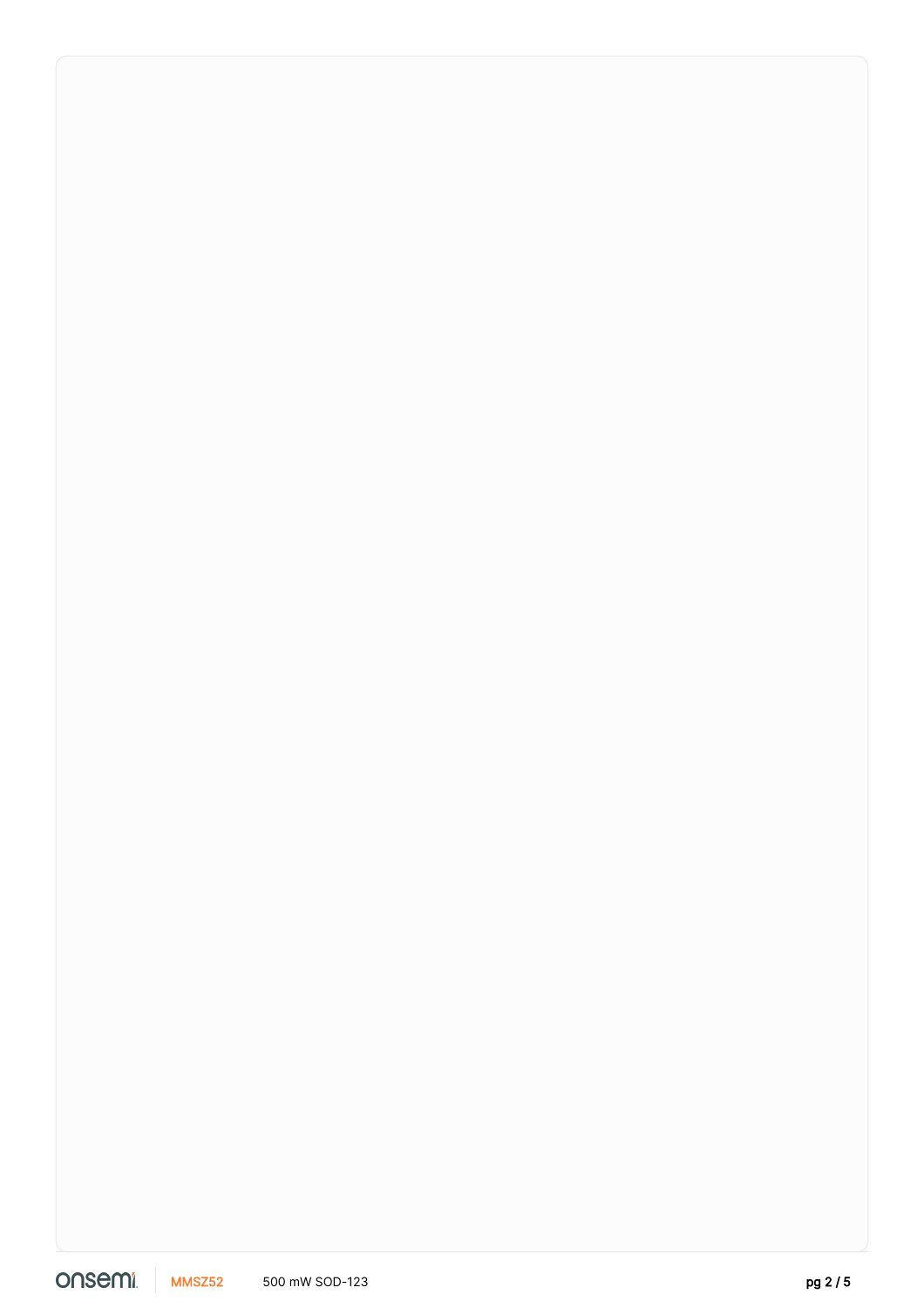|                  | Pricing<br>(\$/Unit) | Complian<br>ce                     | <b>Status</b> | $VZ$ Typ (V) | P Max (W) | Package Type |
|------------------|----------------------|------------------------------------|---------------|--------------|-----------|--------------|
| MMSZ5221BT1G     | 0.0156               | $\mathbf 0$<br>Q <sub>b</sub>      | Active        | 2.4          | 0.5       | SOD-123      |
| MMSZ5222BT1<br>G | 0.0233               | $\mathbf{G}$<br>Pb                 | Active        | 2.5          | 0.5       | SOD-123      |
| MMSZ5223BT1<br>G | 0.0233               | $\mathbf G$<br>Pb                  | Active        | 2.7          | 0.5       | SOD-123      |
| MMSZ5225BT1<br>G | 0.0156               | $\mathbf G$<br>P <sub>b</sub>      | Active        | 3            | 0.5       | SOD-123      |
| MMSZ5226BT1<br>G | 0.0156               | $\mathbf G$<br>P <sub>b</sub>      | Active        | 3.3          | 0.5       | SOD-123      |
| MMSZ5226CT1<br>G | 0.0245               | $\mathbf{G}$<br>P <sub>b</sub>     | Active        | 3.3          | 0.5       | SOD-123      |
| MMSZ5227BT1<br>G | 0.0156               | $\mathbf G$<br>P <sub>b</sub>      | Active        | 3.6          | 0.5       | SOD-123      |
| MMSZ5228BT1<br>G | 0.0156               | $\mathbf G$<br>P <sub>b</sub>      | Active        | 3.9          | 0.5       | SOD-123      |
| MMSZ5229BT1<br>G | 0.0156               | $\mathbf G$<br>P <sub>b</sub>      | Active        | 4.3          | 0.5       | SOD-123      |
| MMSZ5230BT1<br>G | 0.0153               | $\bullet$<br>P <sub>b</sub>        | Active        | 4.7          | 0.5       | SOD-123      |
| MMSZ5231BT1G     | 0.0212               | $\mathbf{G}$<br>P <sub>b</sub>     | Active        | 5.1          | 0.5       | SOD-123      |
| MMSZ5231BT3<br>G | 0.0156               | $\mathbf G$<br>P <sub>b</sub>      | Active        | 5.1          | 0.5       | SOD-123      |
| MMSZ5231CT1<br>G | 0.0784               | $\mathbf G$<br>P <sub>b</sub>      | Active        | 5.1          | 0.5       | SOD-123      |
| MMSZ5232BT1<br>G | 0.0156               | $\mathbf G$<br>P <sub>b</sub>      | Active        | 5.6          | 0.5       | SOD-123      |
| MMSZ5232CT1<br>G | 0.0784               | $\mathbf G$<br>P <sub>b</sub>      | Active        | 5.6          | 0.5       | SOD-123      |
| MMSZ5233BT1<br>G | 0.0156               | $\mathbf G$<br>P <sub>b</sub>      | Active        | 6            | 0.5       | SOD-123      |
| MMSZ5234BT1<br>G | 0.0156               | $\mathbf G$<br>P <sub>b</sub>      | Active        | 6.2          | 0.5       | SOD-123      |
| MMSZ5235BT1<br>G | 0.0156               | $\mathbf G$<br>$\bullet$           | Active        | 6.8          | 0.5       | SOD-123      |
| MMSZ5235BT3<br>G | 0.0156               | $\mathbf 0$<br>$\bullet$           | Active        | 6.8          | $0.5\,$   | SOD-123      |
| MMSZ5236BT1<br>G | 0.0156               | $\mathbf{G}$<br>P <sub>b</sub>     | Active        | 7.5          | 0.5       | SOD-123      |
| MMSZ5237BT1<br>G | 0.0156               | $\mathbf \Theta$<br>P <sub>b</sub> | Active        | 8.2          | 0.5       | SOD-123      |
| MMSZ5238BT1<br>G | 0.0156               | $\bullet$<br>P <sub>b</sub>        | Active        | 8.7          | 0.5       | SOD-123      |
| MMSZ5239BT1<br>G | 0.0156               | $\bullet$<br>P <sub>b</sub>        | Active        | 9.1          | 0.5       | SOD-123      |
| MMSZ5240BT1<br>G | 0.0156               | $\bullet$<br>P <sub>b</sub>        | Active        | 10           | 0.5       | SOD-123      |
| MMSZ5240BT3<br>G | 0.0156               | $\bullet$<br>P <sub>b</sub>        | Active        | 10           | $0.5\,$   | SOD-123      |
| MMSZ5241BT1G     | 0.0156               | $\mathbf G$<br>P <sub>b</sub>      | Active        | 11           | 0.5       | SOD-123      |
| MMSZ5242BT1<br>G | 0.0156               | P <sub>b</sub><br>$\bullet$        | Active        | 12           | 0.5       | SOD-123      |
| MMSZ5242BT3<br>G | 0.022                | $\bullet$<br>$\bullet$             | Active        | 12           | 0.5       | SOD-123      |
| MMSZ5243BT1<br>G | 0.0156               | $\bullet$<br>$\bullet$             | Active        | 13           | 0.5       | SOD-123      |
| MMSZ5244BT1<br>G | 0.0156               | $\mathbf G$<br>$\Theta$            | Active        | 14           | 0.5       | SOD-123      |
| MMSZ5245BT1<br>G | 0.0156               | Pb H                               | Active        | 15           | $0.5\,$   | SOD-123      |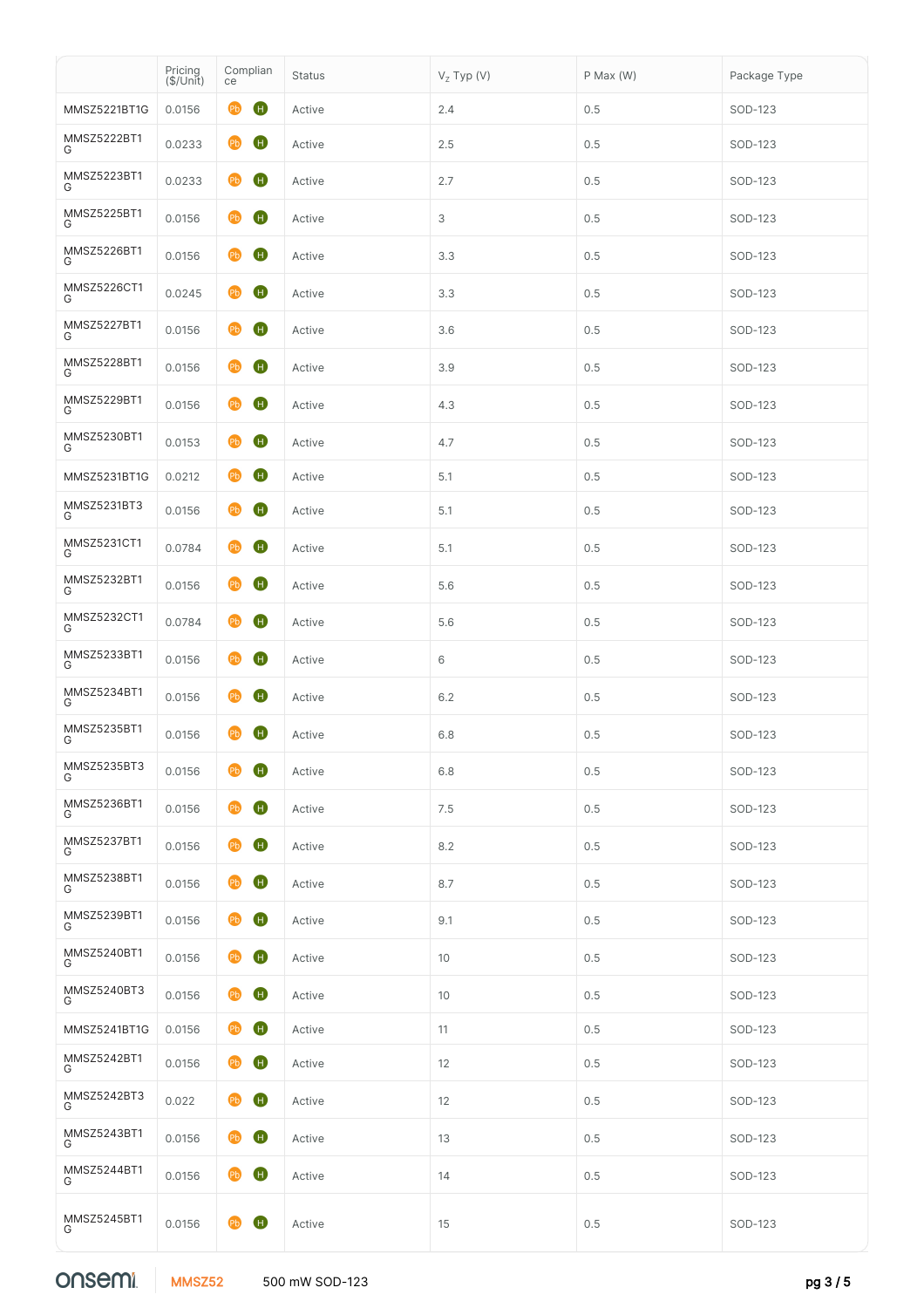#### onsemi

| MMSZ5245CT1<br>G | 0.0784 | $\mathbf G$<br>P <sub>b</sub>  | Active         | 15 | 0.5     | SOD-123 |
|------------------|--------|--------------------------------|----------------|----|---------|---------|
| MMSZ5246BT1<br>G | 0.0156 | $\mathbf G$<br>P <sub>b</sub>  | Active         | 16 | 0.5     | SOD-123 |
| MMSZ5247BT1<br>G | 0.0156 | $\mathbf G$<br>P <sub>b</sub>  | Active         | 17 | $0.5\,$ | SOD-123 |
| MMSZ5247BT3<br>G | 0.0313 | $\mathbf G$<br>P <sub>b</sub>  | Active         | 17 | $0.5\,$ | SOD-123 |
| MMSZ5248BT1<br>G | 0.0156 | $\mathbf G$<br>P <sub>b</sub>  | Active         | 18 | $0.5\,$ | SOD-123 |
| MMSZ5248BT3<br>G | 0.0313 | $\mathbf G$<br>P <sub>b</sub>  | Active         | 18 | $0.5\,$ | SOD-123 |
| MMSZ5248CT1<br>G | 0.0784 | $\mathbf G$<br>P <sub>b</sub>  | Active         | 18 | $0.5\,$ | SOD-123 |
| MMSZ5249BT1<br>G | 0.0284 | $\mathbf G$<br>P <sub>b</sub>  | Active         | 19 | 0.5     | SOD-123 |
| MMSZ5250BT1<br>G | 0.0156 | $\mathbf G$<br>P <sub>b</sub>  | Active         | 20 | 0.5     | SOD-123 |
| MMSZ5250CT1<br>G | 0.0784 | $\mathbf G$<br>P <sub>b</sub>  | Active         | 20 | 0.5     | SOD-123 |
| MMSZ5251BT1G     | 0.0156 | $\mathbf G$<br>P <sub>b</sub>  | Active         | 22 | $0.5\,$ | SOD-123 |
| MMSZ5252BT1<br>G | 0.0156 | $\mathbf G$<br>$\bullet$       | Active         | 24 | $0.5\,$ | SOD-123 |
| MMSZ5253BT1<br>G | 0.0233 | $\mathbf{G}$<br>P <sub>b</sub> | Active         | 25 | 0.5     | SOD-123 |
| MMSZ5254BT1<br>G | 0.0172 | $\mathbf{G}$<br>P <sub>b</sub> | Active         | 27 | 0.5     | SOD-123 |
| MMSZ5255BT1<br>G | 0.0156 | $\mathbf{G}$<br>P <sub>b</sub> | Active         | 28 | 0.5     | SOD-123 |
| MMSZ5256BT1<br>G | 0.0156 | $\mathbf{G}$<br>P <sub>b</sub> | Active         | 30 | 0.5     | SOD-123 |
| MMSZ5257BT1<br>G | 0.0156 | $\mathbf{G}$<br>P <sub>b</sub> | Active         | 33 | 0.5     | SOD-123 |
| MMSZ5258BT1<br>G | 0.0151 | $\mathbf{G}$<br>$\bullet$      | Active         | 36 | 0.5     | SOD-123 |
| MMSZ5258BT3<br>G | 0.0247 | $\mathbf G$<br><b>Pb</b>       | Active         | 36 | 0.5     | SOD-123 |
| MMSZ5258CT1<br>G | 0.0784 | $\bf \bm 0$<br><b>PD</b>       | Active         | 36 | 0.5     | SOD-123 |
| MMSZ5259BT1<br>G | 0.0156 | $\mathbf G$<br><b>Pb</b>       | Active         | 39 | 0.5     | SOD-123 |
| MMSZ5260BT1<br>G | 0.0156 | $\mathbf G$<br><b>Pb</b>       | Active         | 43 | 0.5     | SOD-123 |
| MMSZ5261BT1G     | 0.0156 | $\mathbf G$<br><b>PD</b>       | Active         | 47 | 0.5     | SOD-123 |
| MMSZ5262BT1<br>G | 0.0156 | $\mathbf G$<br><b>PD</b>       | Active         | 51 | $0.5\,$ | SOD-123 |
| MMSZ5263BT1<br>G | 0.0156 | $\mathbf G$<br><b>PD</b>       | Active         | 56 | $0.5\,$ | SOD-123 |
| MMSZ5264BT1<br>G | 0.0233 | $\mathbf G$<br>P <sub>b</sub>  | Active         | 60 | $0.5\,$ | SOD-123 |
| MMSZ5265BT1<br>G | 0.0233 | $\mathbf G$<br>P <sub>b</sub>  | Active         | 62 | $0.5\,$ | SOD-123 |
| MMSZ5266BT1<br>G | 0.0197 | $\mathbf G$<br>P <sub>b</sub>  | Active         | 68 | $0.5\,$ | SOD-123 |
| MMSZ5266BT3<br>G |        | $\mathbf{P}$                   | ProductPreview | 68 | $0.5\,$ | SOD-123 |
| MMSZ5267BT1<br>G | 0.0156 | $\mathbf G$<br>P <sub>b</sub>  | Active         | 75 | $0.5\,$ | SOD-123 |
| MMSZ5268BT1<br>G | 0.0203 | $\mathbf G$<br>P <sub>b</sub>  | Active         | 82 | $0.5\,$ | SOD-123 |
| MMSZ5270BT1<br>G | 0.0172 | $\mathbf G$<br>P <sub>b</sub>  | Active         | 91 | 0.5     | SOD-123 |